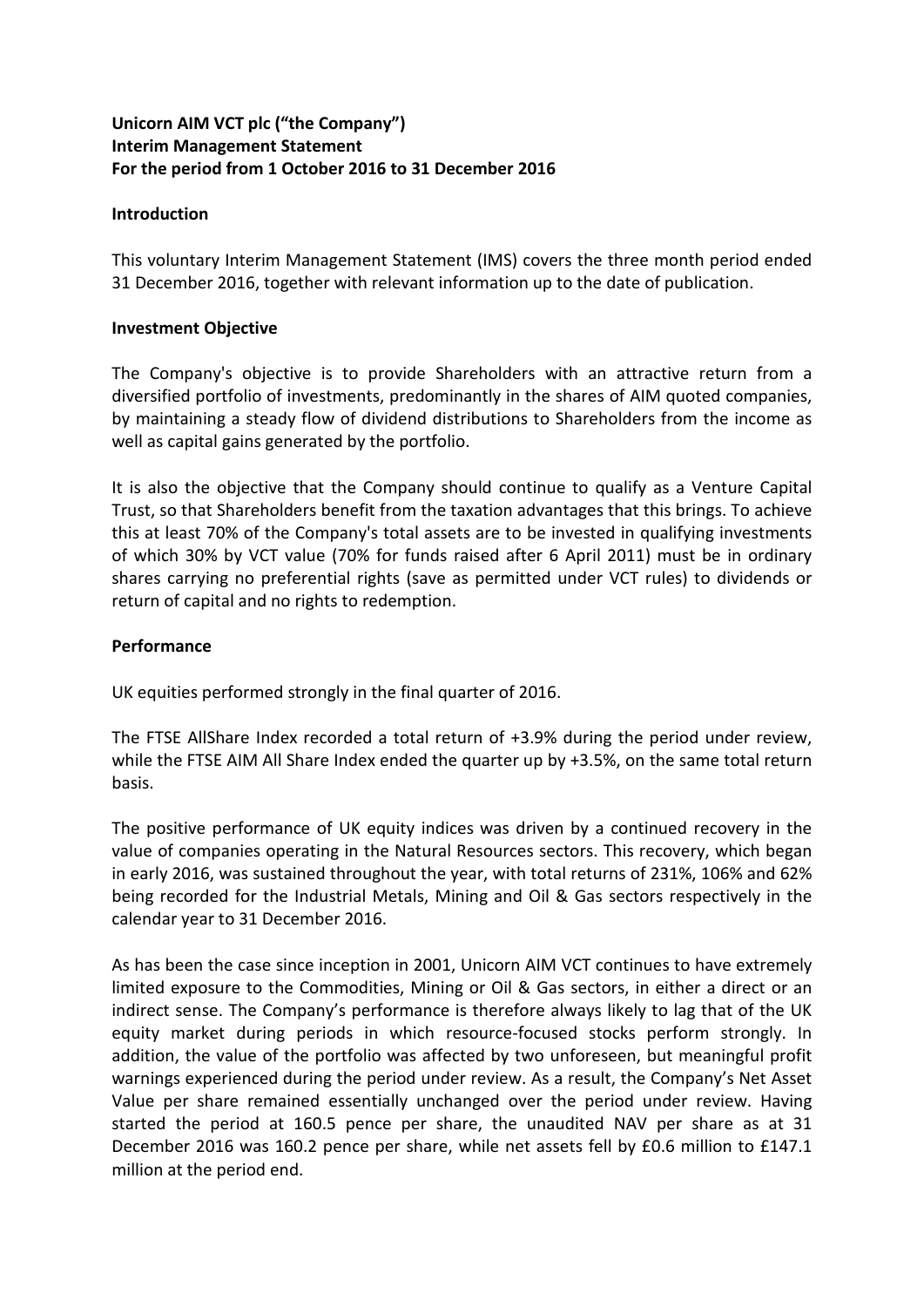### **VCT Qualifying Investments**

Twenty-eight of the VCT qualifying investments held in the portfolio recorded share price gains during the period under review. Of these, sixteen generated unrealised capital profits in excess of £150,000 (+0.1%) each, while the top ten qualifying holdings achieved a combined unrealised capital appreciation of over £6.9 million.

Of particular note were the three largest contributors to performance, which between them, generated a combined total of over £3.4 million in unrealised capital gains during the period under review. These were:-

**Cohort (+30.2%)**

**Maxcyte (+61.8%)**

## **ULS Technology (+47.0%)**

Other notable contributors to performance included; **Animalcare (+12.1%), Anpario (+15.4%), Keywords Studios (+25.3%), Mattioli Woods (+7.6%) and Surgical Innovations (+79.0%)**.

During the period, there were thirteen VCT qualifying holdings that contributed unrealised capital losses of more than £150,000 (-0.1%) each. Only three investee companies experienced share price falls that were a direct consequence of poor trading or specific operational issues, while the remainder experienced share price weakness largely triggered by uncertainty and negative investor sentiment in the aftermath of the BREXIT vote in late June.

In absolute terms, the combined unrealised capital loss from the three companies whose value was materially impacted by operational and/or trading issues, amounted to £2.9 million. In percentage terms, these three stocks accounted for approximately 2% of negative performance contribution.

The companies in question were:-

**Crawshaw Group (-32.4%)**, is a retailer of fresh meat and food-to-go, which in September released disappointing Interim Results. As a consequence, Crawshaw's share price fell sharply initially and has subsequently drifted further, falling by over 75% from a peak reached in November 2015. Although the business struggled for most of the second half of 2016, recent sales performance has been encouraging. Improvements in sales and customer numbers have been reported over the festive period. In total, group sales were up 13% in the 5 week trading period to 31 December 2016 (versus the prior year), with total customer numbers also up 13% over the same period. The management team have taken decisive action to restore a positive sales trend and are now confident of meeting downwardly revised market expectations for the financial year ending 31 March 2017.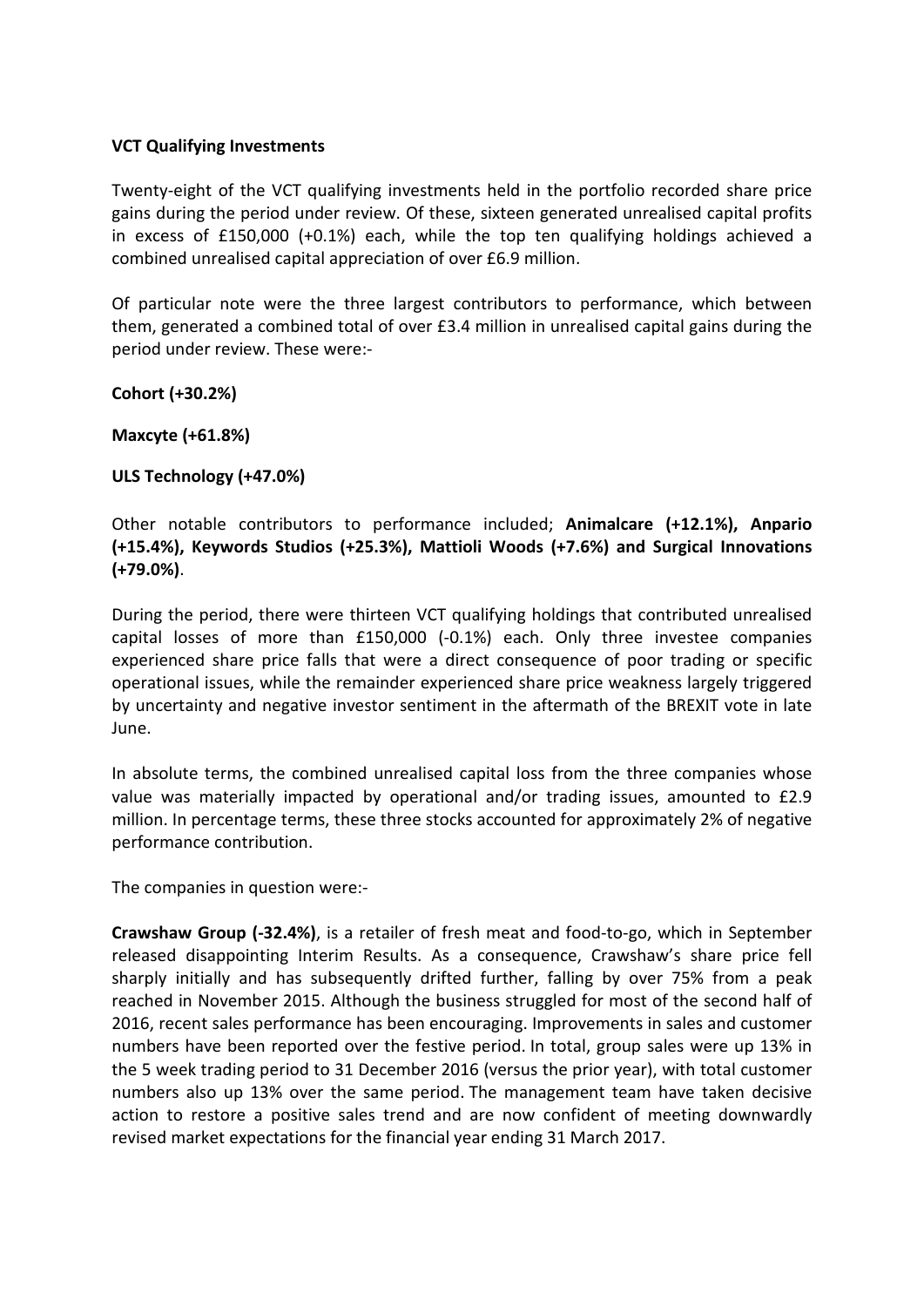**NCC Group (-48.5%)**, an independent global cyber security and risk mitigation expert, released a trading update in the period, which revealed strong growth in revenues (+36% to £79.6m) over the prior six month period, but which also highlighted the cancellation of three large contracts, together with significant contract deferrals. The impact on revenues and profits in the current financial year is likely to be material and as a result NCC's share price has fallen sharply.

**Redcentric (-48.9%)**, a leading UK IT managed services provider, announced during the period that the Company's audit committee had discovered historic accounting misstatements. The Board of Redcentric immediately implemented a forensic review, which has resulted in a £20.8 million asset impairment, an increase in net debt and the resignation of the Chief Financial Officer. The misstatements are reported to have been attributable to profit overstatement over a number of years with revenues being overstated and costs understated in broadly equal proportions. As an immediate consequence, the market value of the business fell significantly, although since the findings of the Forensic Review were released, the share price has started to recover. The investment in Redcentric has been retained in the belief that the business model is fundamentally sound, necessary remedial action has been swiftly taken and that a full recovery in value is achievable over time.

# **Non-Qualifying Investments**

The performance of the non-qualifying holdings was unremarkable during the period under review, with an absence of any notable newsflow or significant share price movements to report on.

### **Material Transactions**

One new VCT qualifying investment was made during the period. Approximately £2.5 million was allocated to **ECSC Group**, a provider of specialist cyber security services, which listed on AIM on 14 December 2016. ECSC has performed well in the short period since listing with its share price having increased by 27% as at 31 December 2016.

The only sale in the period was Pinewood Studios. The total proceeds from this disposal amounted to just under £2.8 million, while the realised capital profit was £937,000.

| <b>Stock</b>   | % of fund |
|----------------|-----------|
| Abcam          | 8.1       |
| Tracsis        | 6.3       |
| Mattioli Woods | 5.3       |
| Anpario        | 4.0       |
| Cohort         | 3.6       |
| Animalcare     | 3.4       |

### **Top 10 Equity Holdings at 31 December 2016**